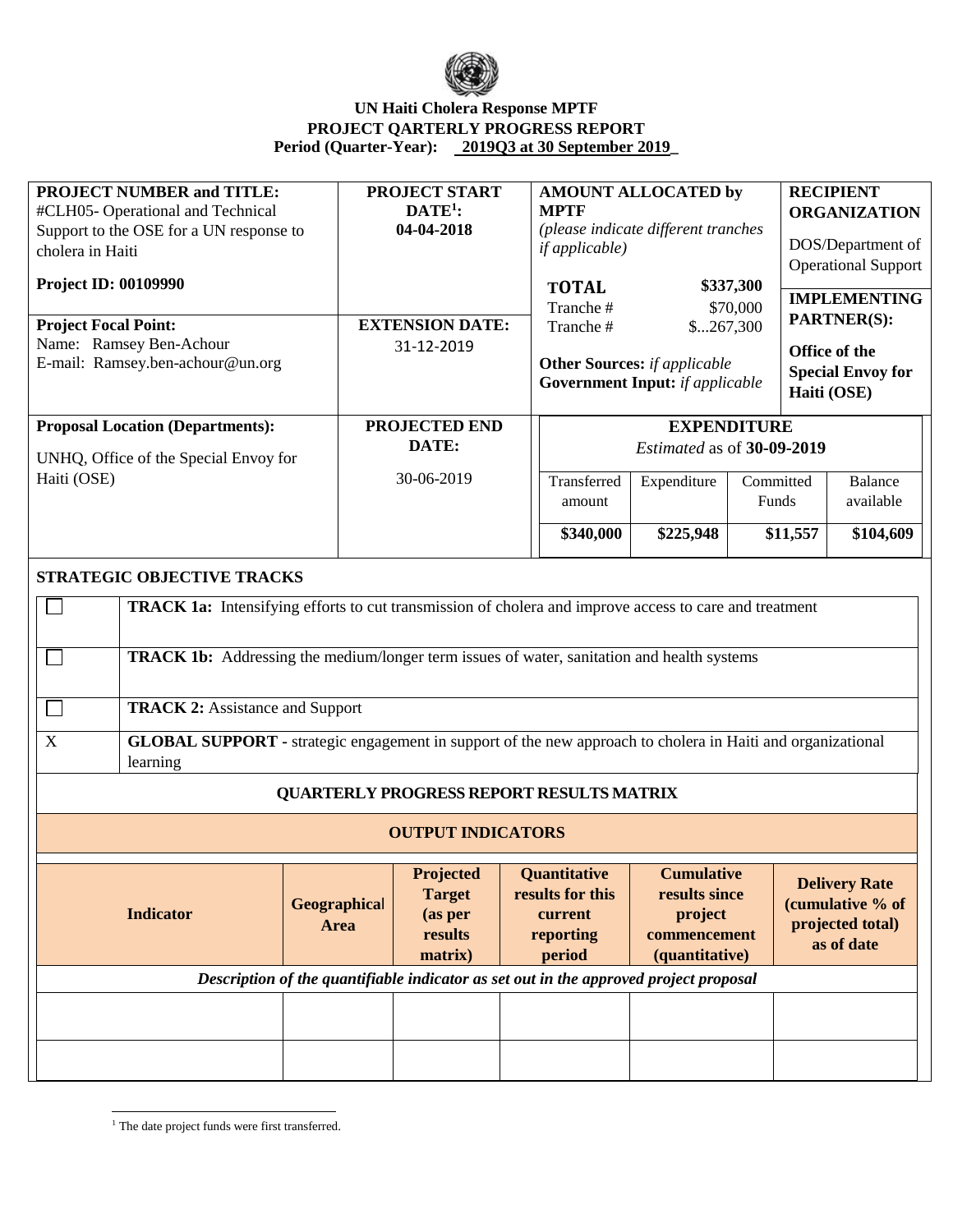

## **UN Haiti Cholera Response MPTF PROJECT QARTERLY PROGRESS REPORT Period (Quarter-Year): 2019Q3 at 30 September 2019\_**

| <b>BENEFICIARIES:</b><br># of beneficiaries and disaggregated data, where applicable |                             |  |  |                             | <b>OTHER:</b> |  |
|--------------------------------------------------------------------------------------|-----------------------------|--|--|-----------------------------|---------------|--|
|                                                                                      | <b>No. of Beneficiaries</b> |  |  | <b>No. of Beneficiaries</b> |               |  |
|                                                                                      | Female                      |  |  | Communities                 |               |  |
|                                                                                      | <b>Youth Female</b>         |  |  | <b>Total</b>                |               |  |
|                                                                                      | Male                        |  |  |                             |               |  |
|                                                                                      | Youth Male                  |  |  |                             |               |  |
|                                                                                      | <b>TOTAL</b>                |  |  |                             |               |  |

**Updates and Key Achievements** *(please use this section to highlight project inputs and key achievements for the current period, including 1-2 narrative paragraph as well as Table, Graphs and or Infographics)*

- The Special Envoy has continued to support implementation of the new UN approach to cholera in Haiti by raising awareness and mobilizing efforts, in close coordination with the Government of Haiti, the UN Country Team and other stakeholders. The transmission rate of cholera in the country continues to decline. In 2019, 626 suspected cases and three deaths have been reported through 28 September according to the Ministry of Health statistics compared to 1,257 suspected cases and 12 deaths last year. Importantly, there have been zero laboratory-confirmed cases of cholera in over eight months, since the first week of February 2019.
- In light of the positive developments in the efforts to eliminate the transmission of cholera, the Office of the Special Envoy for Haiti (OSE) is beginning new efforts to more effectively communicate the positive developments on the ground. This will include different forms of media engagement, as well as more regularly published updates from the field on the UN website.
- Over the last year, OSE has facilitated programmed activities addressing Track 1a and Track 2. The Office's outreach has also enabled the Fund to achieve US \$10,613,095 in total in commitments, of which 100% have already been received.
- The office worked closely with partners on the ground such as UNICEF and PAHO/WHO to encourage a coordinated approach. Activities supported in Track 1a include information, education and communication in risk areas; home water treatment and chlorination systems; rapid response and sanitary cordons for each case notified at community level; reinforcement of coordination, laboratory capacity and surveillance. These are some of the programme interventions that have successfully been streamlined into the UN approach and will be key pillars in the next three years to eliminate the last cholera cases in Haiti.
- OSE, working in concert with the UN Country Team in Haiti, continued the expansion of Track 2 efforts, with 18 out of 20 communities having established new cholera victim platforms. OSE conducted an eight-day field mission to the North of Haiti and met with eight of the platforms. OSE continues to work with UNDP to improve the implementation methodology and ensure a more transparent process.